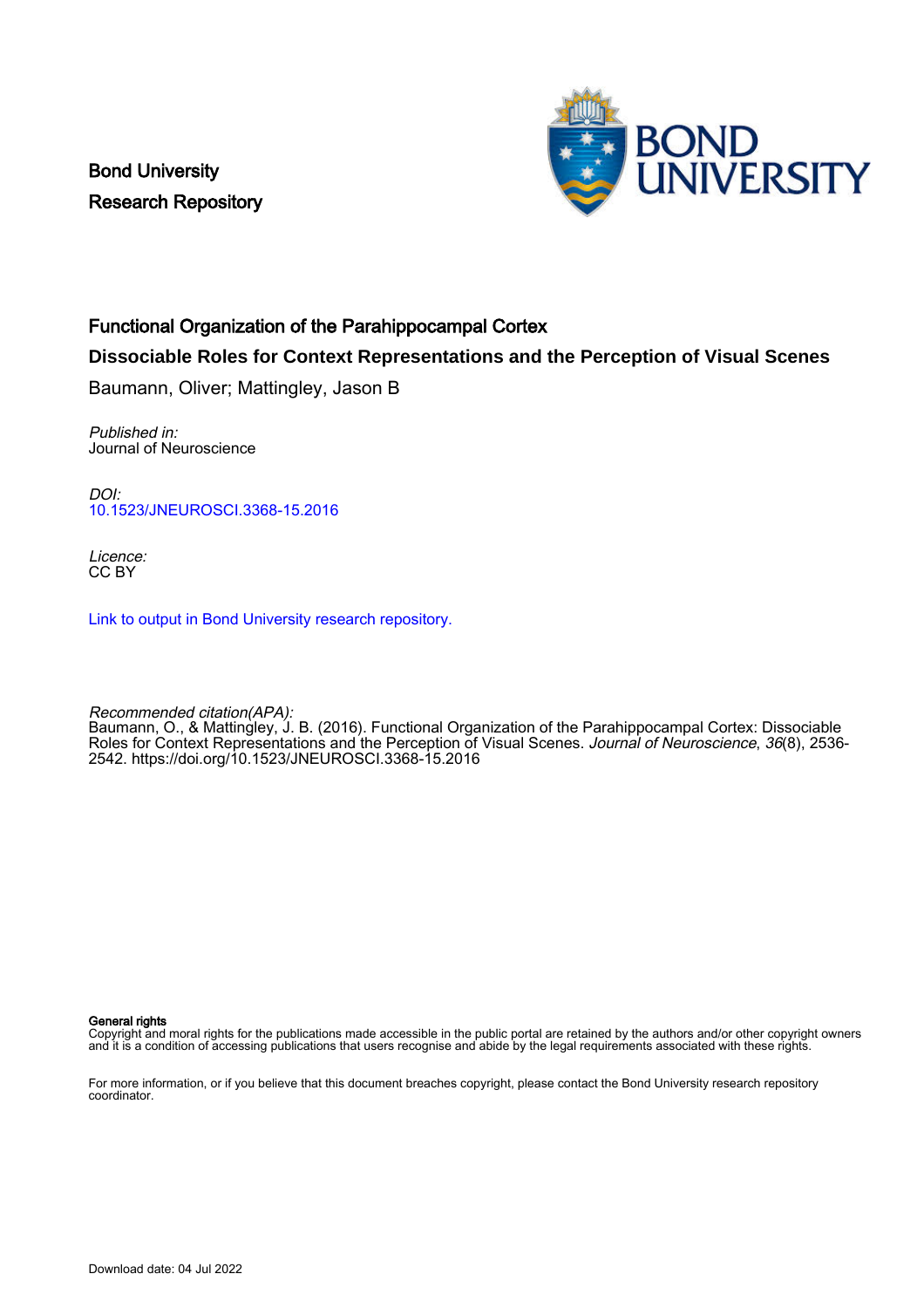## **Behavioral/Cognitive**

# **Functional Organization of the Parahippocampal Cortex: Dissociable Roles for Context Representations and the Perception of Visual Scenes**

# **Oliver Baumann<sup>1</sup> and <b>D**Jason B. Mattingley<sup>1,2</sup>

1 Queensland Brain Institute and <sup>2</sup> School of Psychology, The University of Queensland, St Lucia 4072, Australia

**The human parahippocampal cortex has been ascribed central roles in both visuospatial and mnemonic processes. More specifically, evidence suggests that the parahippocampal cortex subserves both the perceptual analysis of scene layouts as well as the retrieval of associative contextual memories. It remains unclear, however, whether these two functional roles can be dissociated within the parahippocampal cortex anatomically. Here, we provide evidencefor a dissociation between neural activation patterns associated with visuospatial analysis of scenes and contextual mnemonic processing along the parahippocampal longitudinal axis. We used fMRI to measure parahippocampal responses while participants engaged in a task that required them to judge the contextual relatedness of scene and object pairs, which were presented either as words or pictures. Results from combined factorial and conjunction analyses indicated that the posterior section of parahippocampal cortex is driven predominantly by judgments associated with pictorial scene analysis, whereas its anterior section is more active during contextual judgments regardless of stimulus category (scenes vs objects) or modality (word vs picture). Activation maxima associated with visuospatial and mnemonic processes were spatially segregated, providing support for the existence of functionally distinct subregions along the parahippocampal longitudinal axis and suggesting that, in humans, the parahippocampal cortex serves as a functional interface between perception and memory systems.**

*Key words:* **context; fMRI; parahippocampal cortex; parahippocampal gyrus; scene perception**

#### **Significance Statement**

**The functional neuroanatomy of the parahippocampal cortex is still subject to considerable debate. Specifically, its relative contributions to visuospatial and mnemonic functions remain unclear. This study constitutes the first evidence for the existence of distinct information-processing properties along the parahippocampal longitudinal axis. Our findings implicate the posterior section of the parahippocampus in visuospatial perception and the anterior section in contextual mnemonic processes. Our study provides novel neuroanatomical information critical for understanding the diversity of the purported functions of the human parahippocampal cortex.**

# **Introduction**

Various lines of evidence indicate that the human parahippocampal cortex plays a key role in both visuospatial [\(Epstein et al.,](#page-6-0) [1999,](#page-6-0) [2003;](#page-6-1) [Park and Chun, 2009;](#page-7-0) [Rajimehr et al., 2011\)](#page-7-1) and

Received Sept. 9, 2015; revised Jan. 19, 2016; accepted Jan. 25, 2016.

The authors declare no competing financial interests.

Correspondence should be addressed to Oliver Baumann, Queensland Brain Institute, the University of Queensland, St Lucia, Queensland, 4072, Australia. E-mail: o.baumann@uq.edu.au.

DOI:10.1523/JNEUROSCI.3368-15.2016

Copyright © 2016 the authors 0270-6474/16/362536-07\$15.00/0

mnemonic [\(Bar and Aminoff, 2003;](#page-6-2) Düzel et al., 2003; [Janzen and](#page-6-4) [van Turennout, 2004;](#page-6-4) [Baumann et al., 2010;](#page-6-5) [Wegman and Jan](#page-7-2)[zen, 2011\)](#page-7-2) processes. Evidence for a role of the parahippocampal gyrus in visuospatial analysis derives mainly from human neuroimaging experiments, which have shown that this region responds strongly to visual scenes such as landscapes, cityscapes, and buildings (giving rise to the name parahippocampal place area, PPA; [Epstein and Kanwisher, 1998;](#page-6-6) [Epstein, 2005;](#page-6-7) [Epstein](#page-6-8) [and Ward, 2010\)](#page-6-8). Increased activity within the posterior aspect of the parahippocampal cortex during viewing of scenes relative to objects has been suggested to reflect regional specialization for visuospatial processes related to the extraction of scene layout information [\(Epstein, 2008\)](#page-6-9). The idea that the posterior parahippocampal cortex serves a dedicated role in visuospatial processing is further supported by studies showing that this brain region

Author contributions: O.B. and J.B.M. designed research; O.B. performed research; O.B. analyzed data; O.B. and J.B.M. wrote the paper.

This work was supported by the Australian Research Council (ARC) (Discovery Early Career Researcher Award DE120100535 to O.B; ARC Australian Laureate Fellowship FL110100103 to J.B.M.), the ARC-SRI Science of Learning Research Centre (Grant SR120300015), and the ARC Centre of Excellence for Integrative Brain Function (ARC Centre Grant CE140100007).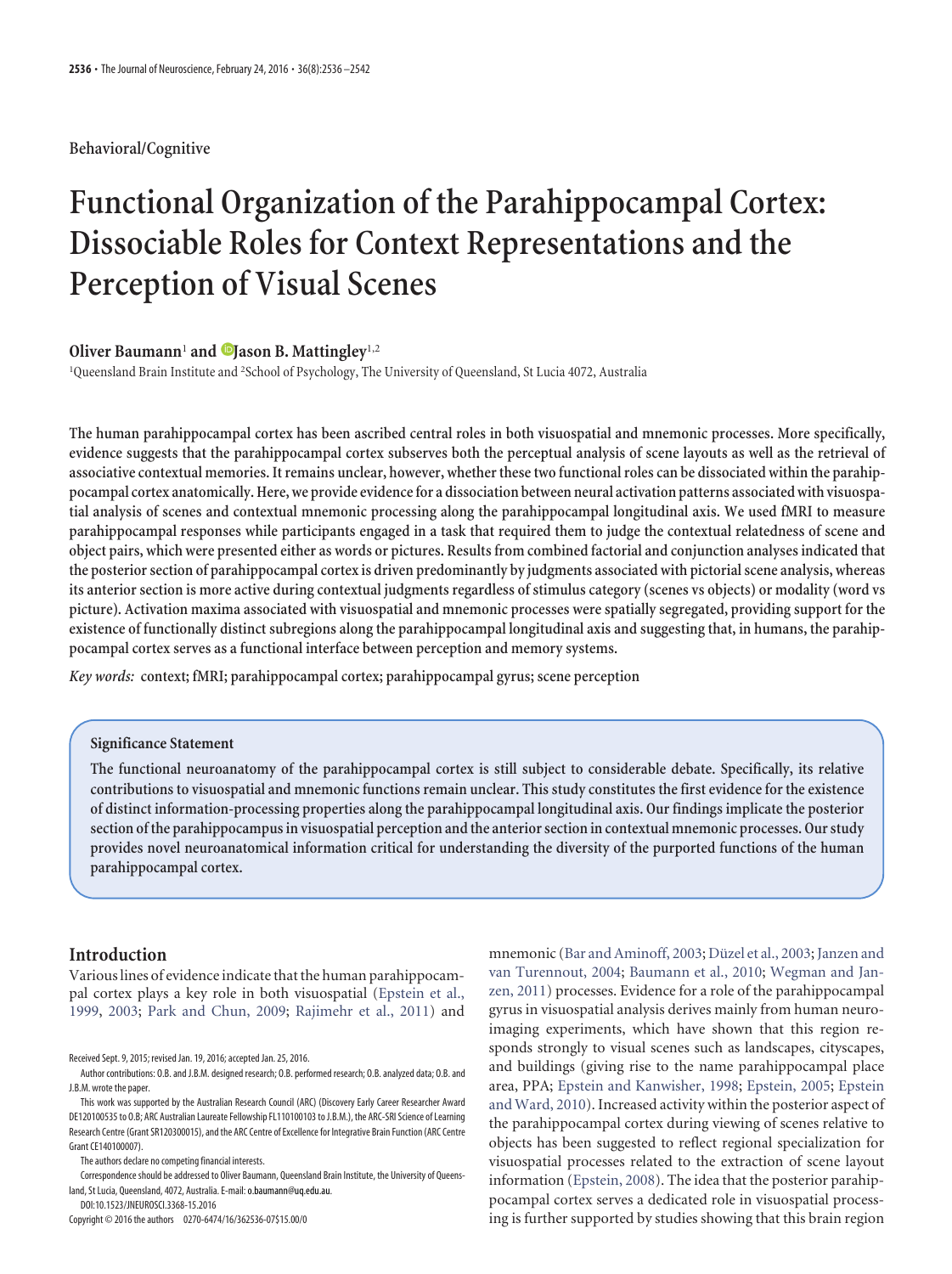is sensitive to changes in basic visuospatial properties such as the shape and spatial frequency of abstract geometric objects and layouts [\(Rajimehr et al., 2011;](#page-7-1) [Zeidman et al., 2012\)](#page-7-3).

In addition to its role in visuospatial analysis, the parahippocampal cortex has also been implicated in the integration and retrieval of contextual associations in memory [\(Aminoff et al.,](#page-6-10) [2013;](#page-6-10) [Bar and Aminoff, 2003;](#page-6-2) [Bar et al., 2008a,](#page-6-11) [2008b\)](#page-6-12). Contextual associations are defined as relations between objects and conditions that describe, represent, and bring meaning to an environment [\(Aminoff et al., 2013\)](#page-6-10). Examples of such associations are objects that commonly co-occur, such as a refrigerator and an oven (typically encountered in a kitchen) or familiar spatial configurations of objects, such as rows of tables and chairs in a school classroom. According to this view, activity in the parahippocampal cortex reflects modality-independent retrieval of contextual information from memory, such as which objects typically occur in a given scene and where they are likely to be located relative to one another.

Although there is evidence that the parahippocampal cortex is involved in the visuospatial analysis of scenes as well as contextual processing, it remains unknown whether these two functions can be dissociated anatomically. A recent fMRI study [\(Baldassano et](#page-6-13) [al., 2013\)](#page-6-13) reported that anterior voxels in the parahippocampal cortex are more strongly functionally connected to parietal and medial temporal networks, whereas posterior voxels are more strongly functionally connected to occipital regions. This anatomical segregation of function suggests a predominantly perceptual role for the posterior parahippocampal cortex and a mnemonic role for the anterior parahippocampal cortex. (Note that the anterior parahippocampal cortex should not be confused with the anterior portion of the parahippocampal gyrus, which includes the perirhinal cortex; [Ranganath and Ritchey, 2012.](#page-7-4)) Here, we tested this hypothesis directly by determining whether neural activity associated with visuospatial analysis of scenes can be functionally dissociated from activity associated with the processing of mnemonic contextual information.

We used fMRI to measure parahippocampal responses while participants engaged in a task that required them to judge the contextual relatedness of scene and object pairs (e.g., "bike" and "bell" are a contextually congruent object– object pair, whereas "sofa" and "microscope" are incongruent; "boat" and "lake" are a contextually congruent object–scene pair, whereas "tractor" and "hotel" are incongruent). Each pair was presented either in printed-word format or in a combined word–picture format, allowing us to present pictorial objects and scenes in isolation [\(Fig.](#page-2-0) [1\)](#page-2-0). To identify visuospatial regions of the parahippocampal cortex, we tested for voxels with greater activity for picture–scene trials than for picture– object trials over and above activity differences elicited by the comparison of word–scene trials and word– object trials. In addition, to locate context-related regions of the parahippocampal cortex, we tested for voxels that were selectively active during the contextual judgment task regardless of the type of stimulus (scenes vs objects) or presentation modality (word vs picture).

## **Materials and Methods**

*Participants*. Twenty-four healthy, adult volunteers gave their informed consent to participate in the study, which was approved by the Human Research Ethics Committee of The University of Queensland. The participants (12 females) ranged in age from 18 to 33 years (mean, 21 years) and all were right-handed. All participants were fluent English readers.

*Stimuli and procedure*. Each trial consisted of a 2 s presentation of an object– object pair or object–scene pair presented either in printed-word

| Congruent            | Incongruent                                                       |  |  |  |  |
|----------------------|-------------------------------------------------------------------|--|--|--|--|
| bike bell            | sofa microscope                                                   |  |  |  |  |
| Word-Object          | <b>Word-Object</b>                                                |  |  |  |  |
| boat lake            | hotel<br>tractor                                                  |  |  |  |  |
| Word-Scene           | <b>Word-Scene</b>                                                 |  |  |  |  |
| bike                 | sofa                                                              |  |  |  |  |
| Picture-Object       | Picture-Object                                                    |  |  |  |  |
| boat                 | an a Treac<br>tractor<br>Vina il Indon<br><b>Mission of Homes</b> |  |  |  |  |
| <b>Picture-Scene</b> | <b>Picture-Scene</b>                                              |  |  |  |  |
| VRUXIUOQ<br>vruxiuoq | dnvukerg<br><b>DLCESQAG</b>                                       |  |  |  |  |
| <b>Baseline</b>      | <b>Baseline</b>                                                   |  |  |  |  |

<span id="page-2-0"></span>Figure 1. Examples of stimulus pairs from the ten experimental conditions. The participants' task was to judge whether a given stimulus pair was contextually congruent or incongruent (e.g., "boat" and "lake" are contextually congruent, whereas "tractor" and "hotel" are incongruent). The baseline conditions required participants to judge whether two random-letter strings (one uppercase and one lowercase) were the same or different.

format or in a combined word–picture format [\(Fig. 1\)](#page-2-0). This design allowed us to present pictorial objects and scenes in isolation and to contrast their visually evoked activity patterns. The participants' task was to judge whether a stimulus pair was contextually congruent or incongruent (e.g., "boat" and "lake" are contextually congruent, whereas "tractor" and "hotel" are not) and to indicate their decision via button press within 4 s of stimulus onset. The response period was followed by a variable blank interval of  $0-2$  s. In addition to the verbal and pictorial task conditions, we used an active baseline condition that required participants to compare two random-letter strings (one uppercase and one lowercase) and determine whether they were the same or different [\(Fig. 1\)](#page-2-0). This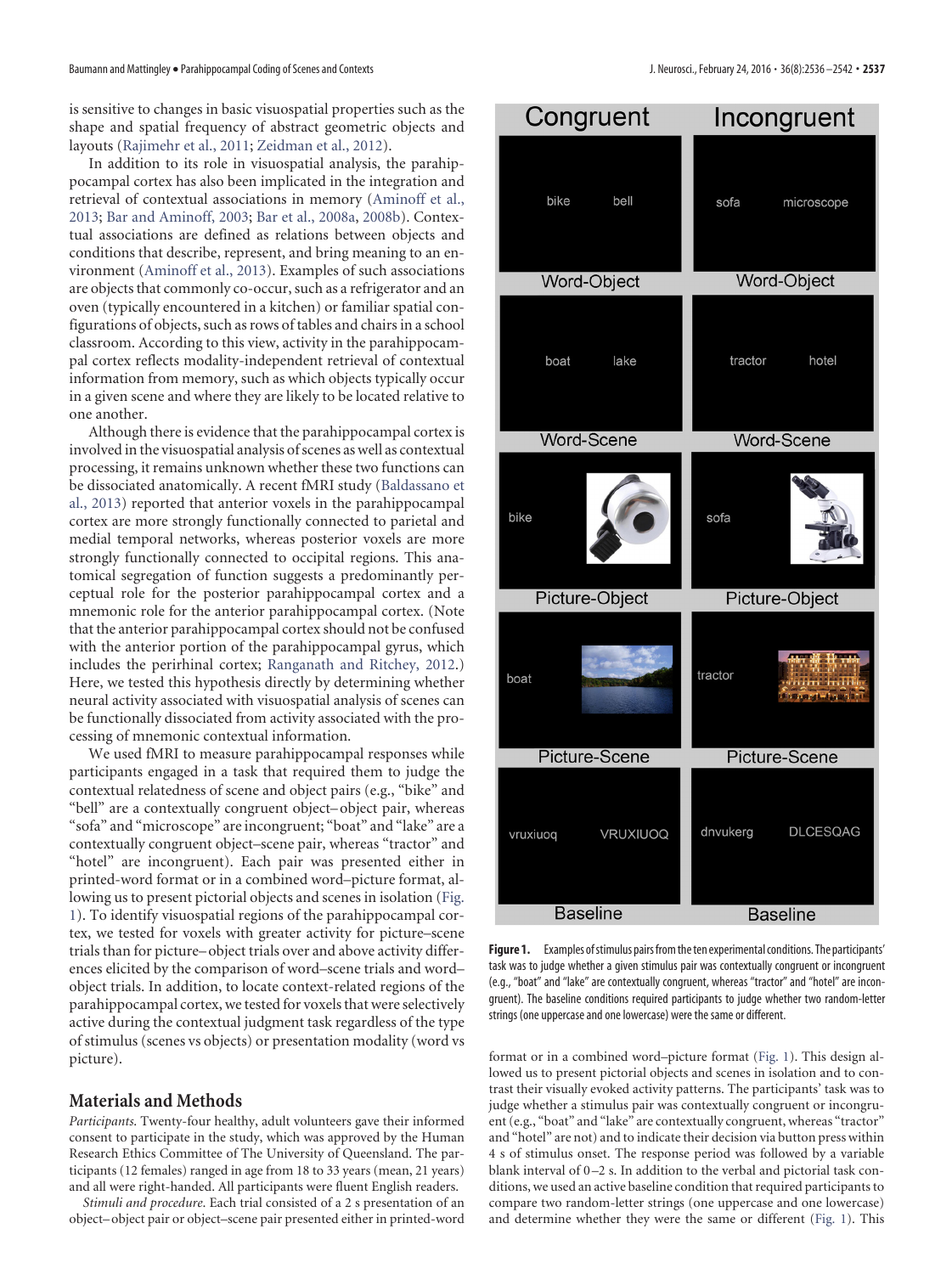condition was comparable in visual and response demands to the verbal condition, but did not involve contextual retrieval processes (i.e., access to semantic information), thus providing a baseline to test for a conjoint effect of contextual processing across the other eight task conditions.

Each object– object and object–scene pair was presented only once to each participant, either as printed words or pictorially, to avoid learning effects. To control for the effects of individual stimuli, object– object and object–scene pairs that were presented to half of the participants as words were presented to the other participants as pictures and vice versa. Thirty trials were presented for each of the ten task conditions. The resulting 300 trials were divided into 4 imaging runs lasting  $\sim$  6.5 min each.

Stimuli were color photographs of everyday objects and scenes (425 pixels in their longest dimension) and letter strings (number of characters, 3–17; font, Arial; font size, 45). Stimuli were presented either in printed-word format or in a combined word–picture format (with pictures always on the right side) using Presentation software (Neurobehavioral Systems; http://www.neurobs.com) running on a PC connected to a liquid crystal display projector (1024  $\times$  768 resolution) that back projected stimuli onto a screen positioned at the head end of the scanner bed. Participants lay on their back within the bore of the magnet and viewed the stimuli via a mirror that reflected the images displayed on the screen. The distance to the screen was 90 cm (12 cm from eyes to mirror) and the visible part of the screen encompassed  ${\sim}22.0^{\circ} \times 16.4^{\circ}$  of visual angle  $(35.5 \times 26$  cm).

*MRI acquisition*. Brain images were acquired on a 3T MR scanner (Trio; Siemens) fitted with a 12-channel head coil. For the functional data, 29 axial slices (slice thickness, 3 mm) were acquired in a descending order using a gradient echo echoplanar T2\*-sensitive sequence (repetition time, 1.8 s; echo time, 30 ms; flip angle, 80°; matrix, 64  $\times$  64; field of view, 192  $\times$  192 mm; in-plane resolution, 3 $\times$ 3 mm; phase encoding polarity, positive). In each of four runs, 219 volumes were acquired for each participant; the first four images were discarded to allow for T1 equilibration. The sequence was optimized to minimize signal dropouts in the medial temporal lobes [\(Weiskopf et al., 2006\)](#page-7-5) and geometric distortions in the EPI images caused by magnetic field inhomogeneities were corrected using a point-spread mapping approach [\(Zeng and Con](#page-7-6)[stable, 2002;](#page-7-6) [Zaitsev et al., 2003\)](#page-7-7). We also acquired a T1-weighted structural MPRAGE scan. To minimize head movement, all participants were stabilized with tightly packed foam padding surrounding the head.

*Data analysis*. Image processing and statistical analyses were performed using SPM12 (Wellcome Department of Imaging Neuroscience, University College London). Functional data volumes were slice-time corrected and realigned to the first volume. A T2\*-weighted mean image of the unsmoothed images was coregistered with the corresponding anatomical T1-weighted image from the same individual. The individual T1 image was used to derive the transformation parameters for the stereotaxic space using the SPM12 template (Montreal Neurological Institute template), which was then applied to the individual coregistered EPI images. Given our hypothesis-driven approach and to maximize the sensitivity of our fMRI analyses, we used region of interest (ROI) analyses focused on the left and right parahippocampal gyrus. ROIs were defined using the AAL atlas [\(Tzourio-Mazoyer et al., 2002\)](#page-7-8) and WFU pickatlas tool [\(Maldjian et al., 2003\)](#page-7-9).

In the first-level analysis, we generated a model incorporating 10 experimental task regressors (baseline-same, baseline-different, wordobject-congruent, word-object-incongruent, word-scene-congruent, word-scene-incongruent, picture-object-congruent, picture-objectincongruent, picture-scene-congruent, and picture-scene-incongruent; [Fig. 1](#page-2-0)*a*). In the second-level analysis, an ROI-based SPM full factorial ANOVA with factors of stimulus category (object– object, object–scene) and modality (word, picture) was conducted. To identify parahippocampal regions that were predominantly engaged during visuospatial scene analysis (i.e., regions that showed greater activity for picture–scene trials than picture-object trials over and above activity differences elicited by the comparison of word-scene trials and word-object trials), we tested whether any voxels within the parahippocampal gyrus showed a significant interaction of the factors modality and stimulus category (threshold,  $p \le 0.05$ , FWE corrected at the voxel level, extend threshold, 10), followed by *post hoc* extraction of parameter estimates of regional peak

activity. Finally, to identify regions of the parahippocampal gyrus that were significantly engaged across all contextual judgment tasks (i.e., activity common to all tasks), we performed a conjunction analysis (using a conjunction-null hypothesis) across these task conditions relative to the random-letter baseline conditions [\(Nichols et al., 2005;](#page-7-10) threshold,  $p \le 0.05$  FWE corrected at the voxel-level, extent threshold, 10). The role of a baseline condition in a conjunction analysis is to remove common activity of no interest, which in this case is activity related to general attentional and response-related processes.

#### **Results**

#### **Behavioral performance**

For the categorization of object– object and object–scene pairs as either contextually congruent or incongruent, there was a remarkable degree of consistency across the participants' judgments. In the eight contextual judgment task conditions, participants made, on average, only 2.27% incorrect judgments. Errors of omission were even rarer (0.17%). It took participants, on average, 1.41 s ( $SE = 0.04$  s) to respond in the eight contextual judgment task conditions. We compared response times across all conditions (paired *t* test, threshold,  $p \leq 0.05$ ) and found no significant difference between them, with the exception of the picture– object conditions, in which participants responded, on average, 0.09 s faster than in the other conditions.

#### **fMRI results**

### *Parahippocampal gyrus*

To identify subregions of the parahippocampal cortex associated with picture–scene processing, we conducted a two-step statistical analysis. First, we used a factorial analysis to identify voxels that displayed a significant interaction between the factors of stimulus category (objects or scenes) and modality (pictures or words). This analysis identified two activity clusters located in the posterior section of the left (peak voxel  $= -28, -44, -6$ , cluster size  $= 97$  voxels,  $F = 94.03$ ) and right parahippocampal cortex  $(\text{peak voxel} = 28, -42, -8, \text{cluster size} = 189 \text{ voxels}, F = 183.58;$ [Fig. 2](#page-4-0)*a*). In a second step, we extracted the parameter estimates from the two activation maxima yielded by the factorial analysis, separately for congruent and incongruent trials, to identify which condition was driving the interaction. As can be seen in [Figure 2](#page-4-0)*b*, the interaction was clearly driven by stronger activity in the picture–scene conditions relative to the other task conditions [\(Fig.](#page-4-0) [2](#page-4-0)*b*). The parahippocampal response was significantly stronger bilaterally for object–scene than object– object pairs in the pictorial conditions, but not in the word conditions (two-tailed dependent *t* test, threshold,  $p \leq 0.05$ ). There was no significant effect of congruency (congruent vs incongruent trials; repeatedmeasures ANOVA, threshold,  $p \le 0.05$ ; [Fig. 2](#page-4-0)*b*). This suggests that the posterior section of the parahippocampal cortex underlies perception-based scene analysis, but not more general contextual mnemonic processing. In addition, voxelwise analysis of the parahippocampal ROIs showed that activity in the word conditions was not significantly different from activity in the baseline conditions. Together, these findings suggest that a posterior section of the parahippocampal cortex underlies perception-based scene analysis, but not more general contextual mnemonic processing.

To identify any subregions of the parahippocampal cortex engaged by contextual mnemonic processes, regardless of stimulus category (objects or scenes) or modality (pictures or words), we conducted a conjunction analysis, testing for common activity across all contextual judgment task conditions relative to baseline. This analysis revealed a single left-hemisphere cluster located in the anterior parahippocampal cortex (peak voxel  $= -28$ ,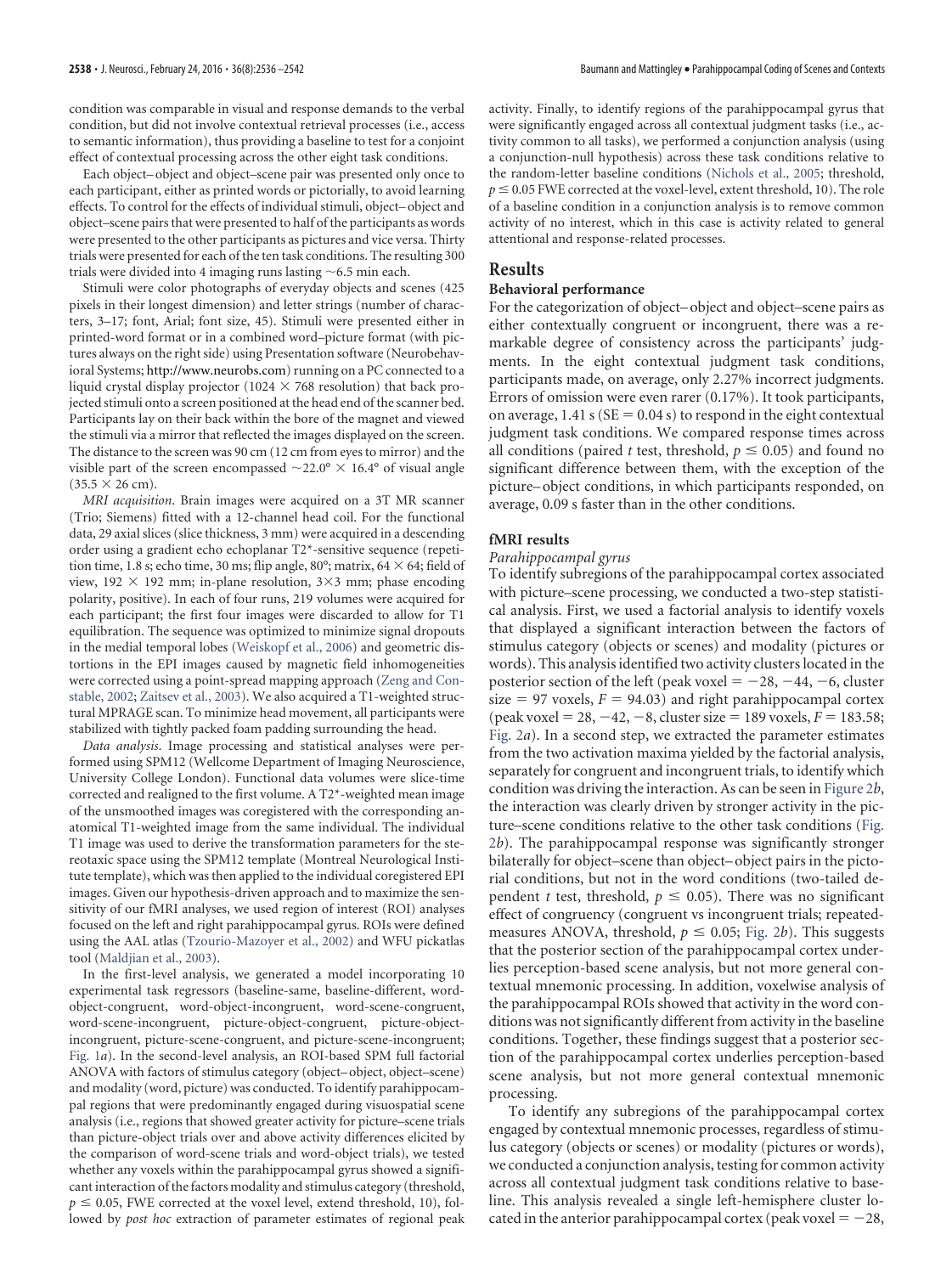

<span id="page-4-0"></span>Figure 2. Results for the parahippocampal ROI analyses. *a*, Sagittal MRI brain slices depicting results from the interaction analysis (green) and conjunction analysis (red); yellow arrows indicate activation maxima. The area outlined in white shows the PPA inferred from the contrast picture-scene  $>$  picture-object. **, Parameter estimates (** $\pm$ **1 SE) from the interaction analysis shown** separatelyforthe eight contextual judgmenttask conditions(relativeto baseline) andfor left andright parahippocampal cortex.*c*, Parameter estimates(1 SE)fromthe conjunction analysisshown separately for the eight contextual judgment task conditions (relative to baseline) for the left parahippocampal cortex.

 $-32, -18$ , cluster size = 58 voxels,  $t = 8.01$ ; [Fig. 2](#page-4-0)*a*,*c*). This result suggests that a more anterior section of the left parahippocampal cortex underlies contextual mnemonic processing regardless of the visual properties (picture vs word) and stimulus category (objects or scenes) of the stimulus material. As shown in [Figure](#page-4-0) [2](#page-4-0)*a*, the activation maxima associated with visuospatial and mnemonic processes were spatially well separated and there was virtually no overlap between the activation clusters, providing further support for the existence of functionally distinct subregions in the posterior and anterior parahippocampal cortex. To further statistically investigate the functional dissociation between these two putative subregions, we extracted and compared the peak voxel parameter estimates of the interaction and conjunction analyses separately for the anterior  $(-28, -32, -18)$ and posterior  $(-28, -44, -6)$  parahippocampal ROIs. The interaction effect was significantly stronger in the posterior ROI (average parameter estimate  $= 24.36$ , SEM  $= 2.51$ ) than in the anterior ROI (average parameter estimate  $= 4.76$ , SEM  $= 1.66$ ; independent *t* test,  $t = 6.51$ ,  $p = 0.0001$ . In contrast, the conjunction effect was significantly stronger in the anterior ROI (average parameter estimate  $= 12.11$ , SEM  $= 1.51$ ) than in the posterior ROI (average parameter estimate  $= 2.46$ , SEM  $= 2.29$ ; independent *t* test,  $t = 3.52$ ,  $p < 0.001$ ). It is important to note that we have shown peak-voxel parameter estimates here to highlight the maximal differences in response characteristics of the two subregions. We note that these differences are less pronounced for voxels at the borders between the anterior and posterior clusters and that the precise location and extent of anterior and posterior subregions is likely to vary between individual participants. Finally, it should be noted that, as is the case with all voxelwise fMRI investigations, the fact that voxels within the anterior and posterior parahippocampal cortex are significantly activated by different fMRI contrasts does not logically demonstrate a functional double dissociation between these two regions.

To assess the relative location of the two identified parahippocampal subregions relative to the location of the PPA [\(Epstein](#page-6-6) [and Kanwisher, 1998\)](#page-6-6), we used the contrast picture-scene picture-object to approximate its location (see white outline in [Fig. 2](#page-4-0)*a*). It is evident that the posterior scene-sensitive subregions of the parahippocampal cortex fall entirely within the PPA, whereas the anterior context-related parahippocampal cortex falls only partially within the PPA. It should be noted, however, that the picture-scene  $>$  picture-object contrast can only serve as an approximation for the PPA because it was not independently derived. In addition, given that our experimental task involved contextual judgments, the contrast of picture-scene  $>$  pictureobject is likely to have encapsulated not only visuospatial influences, but also contextual differences between scenes and objects.

#### *Whole brain*

To put our results into the context of more widespread visual and memory networks, we also performed exploratory whole-brain analyses. Using the factorial analysis described in the previous section, we identified several additional clusters that displayed a significant interaction between the factors of stimulus category (objects or scenes) and modality (pictures or words). The highest level of activity was observed in a bilateral cluster encompassing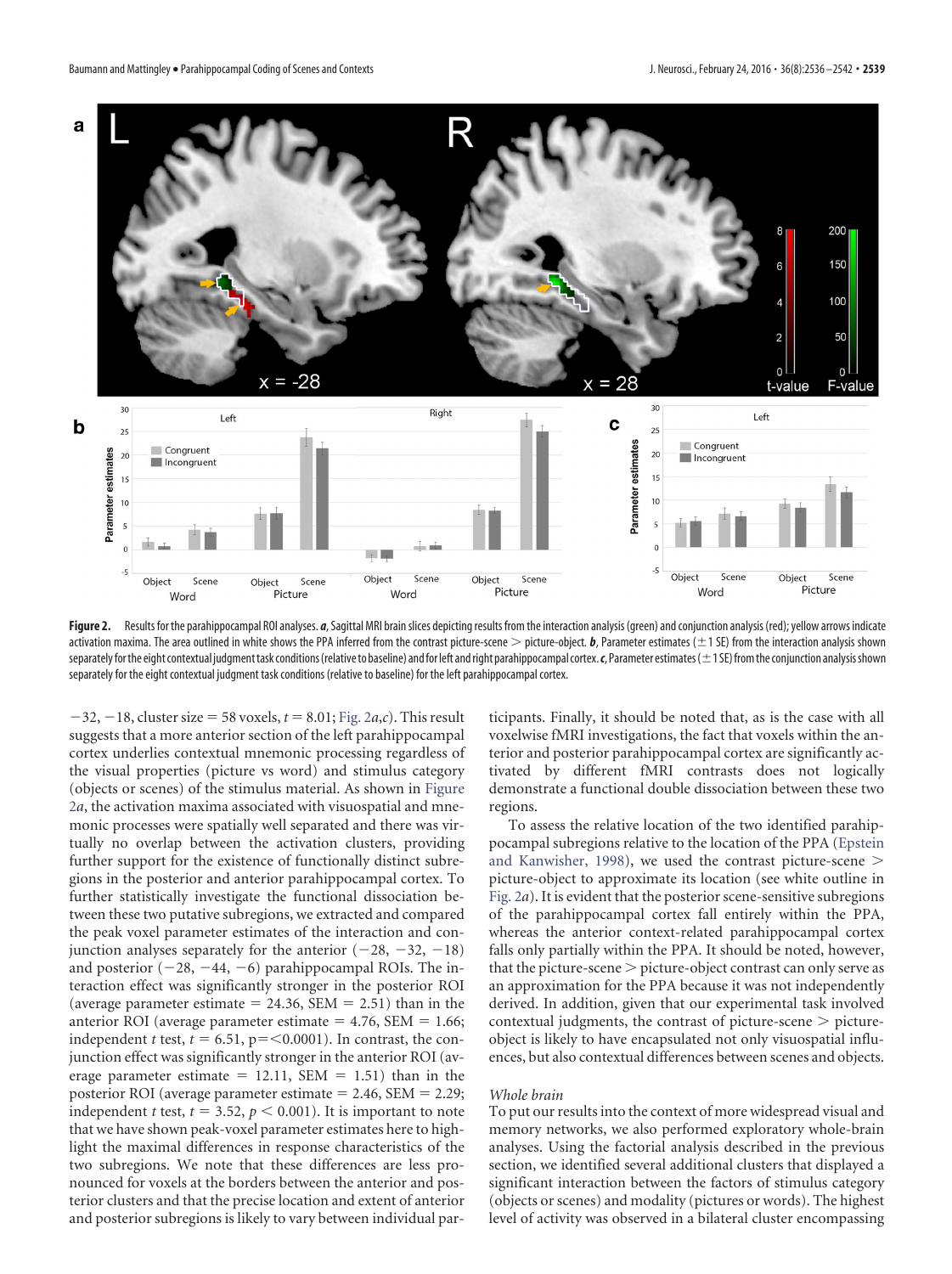

<span id="page-5-0"></span>Figure 3. Results from the whole-brain analyses. *a*, Sagittal MRI brain slices depicting results from the interaction analysis (green). *b*, Sagittal MRI brain slices depicting results from the conjunction analysis (red).

#### <span id="page-5-1"></span>**Table 1. Summary of fMRI findings for the interaction analysis**

|                         | Hemisphere | <b>Brodmann</b><br>area | <b>Activation maxima</b><br><b>MNI</b> coordinates |       |       | F-values/<br>Z-values of | Cluster<br>size (no. |
|-------------------------|------------|-------------------------|----------------------------------------------------|-------|-------|--------------------------|----------------------|
| Region                  |            |                         | Χ                                                  | у     | Z     | maxima                   | of voxels)           |
| <b>PHC</b>              | R          | 30/37                   | 28                                                 | $-42$ | $-8$  | 183.58/Inf               | 557                  |
| Retrosplenial<br>cortex | L          | 23/29/30                | $-20$                                              | $-62$ | 18    | 110.22/Inf               | 276                  |
| <b>PHC</b>              | L          | 30/37                   | $-26$                                              | $-48$ | -6    | 109.60/Inf               | 468                  |
| Retrosplenial<br>cortex | R          | 23/29/30                | 20                                                 | $-52$ | 14    | 107.10/Inf               | 541                  |
| Calcarine               | R          | 18                      | 18                                                 | $-90$ | $-2$  | 71.05/7.14               | 388                  |
| Calcarine               | L          | 18                      | $-12$                                              | $-92$ | $-8$  | 65.07/6.90               | 309                  |
| Cuneus                  | L/R        | 17/18/19                | $-6$                                               | $-82$ | 22    | 62.52/6.79               | 1614                 |
| MOG                     | R          | 19                      | 40                                                 | $-82$ | 20    | 62.12/6.77               | 223                  |
| 10G                     | L          | 19                      | $-44$                                              | $-72$ | $-4$  | 59.84/6.67               | 398                  |
| 10G                     | R          | 19                      | 48                                                 | $-66$ | $-10$ | 48.84/6.13               | 272                  |
| MOG                     | L          | 19                      | $-32$                                              | $-82$ | 20    | 39.46/5.60               | 42                   |

Spatial coordinates, anatomical locations, and cluster size of the local maxima in the group analysis showing significant activations (  $p$   $\leq$  0.05, corrected for multiple comparisons at the voxel level). IOG, Inferior occipital gyrus; L, left hemisphere; MOG, middle occipital gyrus; PHC, parahippocampal cortex; R, right hemisphere.

the lateral retrosplenial cortices (Brodmann areas 23, 29, and 30; [Fig. 3](#page-5-0)*a*, [Table 1\)](#page-5-1). In addition, we identified seven clusters in occipital cortex corresponding to Brodmann areas 17, 18, and 19; [Table 1\)](#page-5-1).

Using the conjunction analysis described in the previous section, we identified several additional clusters that were engaged by contextual mnemonic processes regardless of stimulus category or modality. The highest level of activity was observed in a large inferior frontal cluster, corresponding approximately to Broca's area [\(Table](#page-5-2) [2\)](#page-5-2). In addition, we observed activity in the medial retrosplenial cor-tex (Brodmann area 30; [Fig. 3](#page-5-0)*b*, Table 2), as well as the medial frontal and middle temporal cortex [\(Table 2\)](#page-5-2).

The retrosplenial cortex has been implicated in both the perceptual analysis of scene layouts [\(Epstein, 2008\)](#page-6-9) and the retrieval of associative contextual memories [\(Bar and Aminoff, 2003\)](#page-6-2). Our results show that the lateral retrosplenial cortex is engaged during visual scene processing, whereas its medial portion is involved in contextual retrieval, suggesting the existence of functionally segregated subregions for contextual and visuospatial processing.

#### **Discussion**

Previous research has shown that the parahippocampal cortex is involved in visuospatial analysis of scenes [\(Epstein, 2008\)](#page-6-9), as well

#### <span id="page-5-2"></span>**Table 2. Summary of fMRI findings for the conjunction analysis**

|                         | Hemisphere | <b>Brodmann</b><br>area | <b>Activation maxima</b><br><b>MNI</b> coordinates |       |       | t-values/<br>Z-values of | Cluster<br>size (no. |
|-------------------------|------------|-------------------------|----------------------------------------------------|-------|-------|--------------------------|----------------------|
| Region                  |            |                         | X                                                  | V     | Z     | maxima                   | of voxels)           |
| IFG                     |            | 45/47                   | $-38$                                              | 30    | $-12$ | 11.32/Inf                | 2740                 |
| Retrosplenial<br>cortex | L/R        | 30                      | $-6$                                               | $-54$ | 14    | 9.49/Inf                 | 219                  |
| PHC                     |            | 30/37                   | $-30$                                              | $-32$ | $-20$ | 8.46/7.26                | 271                  |
| MedFG                   | L/R        | 9/10/32                 | $-10$                                              | 56    | 34    | 8.18/7.07                | 270                  |
| MTG                     |            | 21                      | $-60$                                              | $-48$ | 0     | 7.09/6.32                | 351                  |

Spatial coordinates, anatomical locations, and cluster size of the local maxima in the group analysis showing significant activations ( $p \le 0.05$ , corrected for multiple comparisons at the voxel level). IFG, Inferior frontal gyrus; L, left hemisphere; MedFG, medial frontal gyrus; MTG, middle temporal gyrus; PHC, parahippocampal cortex; R, right hemisphere.

as contextual mnemonic processing [\(Aminoff et al., 2013\)](#page-6-10). Until now, however, it has remained unclear whether these two processes are functionally and anatomically segregated within the parahippocampal cortex. We observed that, whereas the posterior parahippocampal cortex was strongly modulated bilaterally by the visual properties of the stimulus material, as evidenced by strong responses in the picture-scene conditions and no significant response in the word-object conditions, the left anterior parahippocampal cortex was active in all contextual judgment task conditions. This suggests a functional segregation, with posterior sections of the parahippocampal cortex supporting visuospatial processing of scenes and anterior sections of the left parahippocampal cortex involved in contextual associative processing. It is important to note that, whereas our study only examined retrieval-related activity for object– object and object– scene relationships, findings from prior studies suggest that the functions of the anterior parahippocampal cortex are not limited to these types of material, but should also be involved in the retrieval of associations involving other stimulus categories such as faces (Düzel et al., 2003; [Kirwan and Stark, 2004\)](#page-6-14).

A recent study by [Aminoff and Tarr \(2015\)](#page-6-15) found activity within the posterior parahippocampal cortex when participants were shown previously viewed spatial configurations of meaningless shapes (regardless of their individual identities), whereas the anterior parahippocampal cortex was more active during the display of previously viewed meaningless shapes (regardless of their spatial configuration). Consistent with our results, these findings can also be interpreted as suggestive of anterior parahippocampal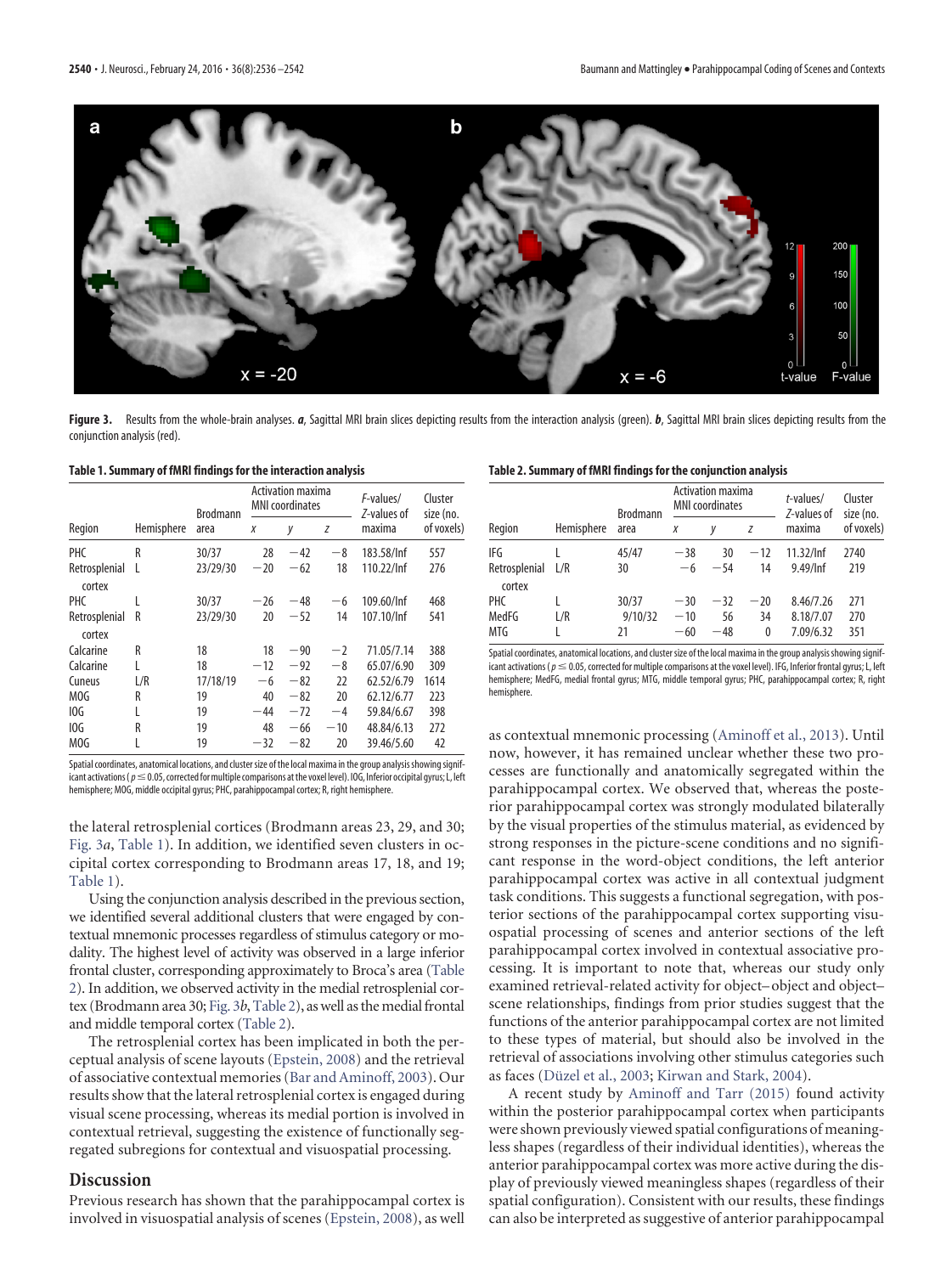contextual processes and posterior parahippocampal visuospatial processes. Similarly, using an fMRI searchlight analysis, [Lin](#page-7-11)[sley and McEvoy \(2015\)](#page-7-11) found that activity patterns in the anterior parahippocampal cortex were strongly modulated by the presence of objects in scenes, whereas those in the posterior parahippocampal gyrus were not, again suggesting that the anterior parahippocampal cortex is more concerned with contextual than visuospatial analysis of scene images.

Our proposal of a functional segregation along the parahippocampal longitudinal axis is also consistent with findings from a recent fMRI study [\(Baldassano et al., 2013\)](#page-6-13), which found that anterior voxels in the parahippocampal cortex were more strongly functionally connected to parieto-medial temporal networks (i.e., regions supporting episodic, semantic, and spatial memories), whereas posterior voxels were more strongly functionally connected to occipital networks (i.e., regions concerned with visual processing). Together with the results of the present study, the findings of [Baldassano et al. \(2013\)](#page-6-13) suggest that the functional topographic segregation of the parahippocampal cortex is underpinned by corresponding segregated connectivity patterns. More broadly, the findings are consistent with a model of parahippocampal function in which visual information is projected from occipital and temporal areas to the posterior parahippocampal cortex [\(Libby et al., 2012\)](#page-7-12), where encoding of visuospatial information takes place, a process that is computationally more demanding for complex stimuli such as scenes than for simple ones such as objects [\(Chai et al., 2010\)](#page-6-16). Conversely, we suggest that the anterior parahippocampal cortex encodes incoming information in an amodal format and acts as an interface with other memory regions, including the hippocampal, retrosplenial, and perirhinal memory systems (for an overview, see [Ranganath and Ritchey, 2012\)](#page-7-4).

Damage to the parahippocampal cortex can cause impairments in the identification of scenes, as well as deficits in forming new associative memories [\(Landis et al., 1986;](#page-7-13) [Malkova and](#page-7-14) [Mishkin, 2003\)](#page-7-14). To date, however, human neuropsychological studies have not clearly differentiated between cases in which damage affected anterior or more posterior regions of the parahippocampal cortex [\(Bohbot et al., 1998,](#page-6-17) [2000\)](#page-6-18). Based on our results, we would predict that focal lesions of the posterior parahippocampal cortex should impair performance selectively for conditions in which patients must encode or retrieve pictorial scenes because object- and word-processing pathways would remain intact and thus continue to mediate encoding processes for this type of stimulus material. In contrast, a focal lesion of the anterior parahippocampal cortex should lead to wide-ranging impairments in retrieving semantic associations because it would directly disrupt contextual associative memory processes for a wider range of stimulus categories. Future patient studies using high-resolution lesion symptom mapping should be able to test this prediction [\(Rorden et al., 2007\)](#page-7-15).

Although our data suggest that the posterior parahippocampal cortex is involved in processing spatial features of visual scenes, it is still unclear how visuospatial properties are encoded at the neural level. Previous neuroimaging studies in humans and monkeys have shown that the parahippocampal cortex is robustly engaged in response to depictions of empty 3D spaces devoid of objects, scene layouts, or contextual associations, provided the stimulus contains sufficient high spatial frequency information [\(Rajimehr et al., 2011;](#page-7-1) [Zeidmann et al., 2012\)](#page-7-3). Further, a recent study by [Nasr and colleagues \(2014\)](#page-7-16) showed that areas corresponding to the posterior PPA responded more strongly to simple rectilinear visual features, whereas those corresponding to

the anterior PPA responded more strongly to complex visuospatial stimuli. However, it has not yet been established whether the parahippocampal cortex responds selectively to different visuospatial features such as textures, colors, and boundaries [\(Ep](#page-6-9)[stein, 2008\)](#page-6-9). It also remains unclear whether the manner in which the anterior parahippocampal cortex encodes and retrieves associative memories differs from that of other regions known to be involved in these processes, such as the hippocampal and retrosplenial regions [\(Mayes et al., 2007;](#page-7-17) [Vann et al., 2009\)](#page-7-18). Moreover, it is conceivable that different categories of contextual associations (e.g., spatial, temporal, affective, etc.) cluster in different subregions within the anterior parahippocampal cortex. Highresolution fMRI and analysis techniques such as adaptation fMRI [\(Krekelberg et al., 2006\)](#page-7-19) or multivoxel pattern classification [\(Norman et al., 2006\)](#page-7-20) could be used to determine any such finegrained functional topography within the parahippocampal cortex.

#### **References**

- <span id="page-6-15"></span>Aminoff EM, Tarr MJ (2015) Associative processing is inherent in scene perception. PLoS One 10:e0128840. [CrossRef](http://dx.doi.org/10.1371/journal.pone.0128840) [Medline](http://www.ncbi.nlm.nih.gov/pubmed/26070142)
- <span id="page-6-10"></span>Aminoff EM, Kveraga K, Bar M (2013) The role of the parahippocampal cortex in cognition. Trends Cogn Sci 17:379 –390. [CrossRef](http://dx.doi.org/10.1016/j.tics.2013.06.009) [Medline](http://www.ncbi.nlm.nih.gov/pubmed/23850264)
- <span id="page-6-13"></span>Baldassano C, Beck DM, Fei-Fei L (2013) Differential connectivity within the parahippocampal place area. Neuroimage 75:228 –237. [CrossRef](http://dx.doi.org/10.1016/j.neuroimage.2013.02.073) [Medline](http://www.ncbi.nlm.nih.gov/pubmed/23507385)
- <span id="page-6-2"></span>Bar M, Aminoff E (2003) Cortical analysis of visual context. Neuron 38: 347–358. [CrossRef](http://dx.doi.org/10.1016/S0896-6273(03)00167-3) [Medline](http://www.ncbi.nlm.nih.gov/pubmed/12718867)
- <span id="page-6-11"></span>Bar M, Aminoff E, Ishai A (2008) Famous faces activate contextual associations in the parahippocampal cortex. Cereb Cortex 18:1233–1238. [CrossRef](http://dx.doi.org/10.1093/cercor/bhm170) [Medline](http://www.ncbi.nlm.nih.gov/pubmed/17934188)
- <span id="page-6-12"></span>Bar M, Aminoff E, Schacter DL (2008) Scenes unseen: the parahippocampal cortex intrinsically subserves contextual associations, not scenes or places per se. J Neurosci 28:8539 –8544. [CrossRef](http://dx.doi.org/10.1523/JNEUROSCI.0987-08.2008) [Medline](http://www.ncbi.nlm.nih.gov/pubmed/18716212)
- <span id="page-6-5"></span>Baumann O, Chan E, Mattingley JB (2010) Dissociable neural circuits for encoding and retrieval of object locations during active navigation in humans. Neuroimage 49:2816 –2825. [CrossRef](http://dx.doi.org/10.1016/j.neuroimage.2009.10.021) [Medline](http://www.ncbi.nlm.nih.gov/pubmed/19837178)
- <span id="page-6-18"></span>Bohbot VD, Allen JJ, Nadel L (2000) Memory deficits characterized by patterns of lesions to the hippocampus and parahippocampal cortex. Ann N Y Acad Sci 911:355–368. [Medline](http://www.ncbi.nlm.nih.gov/pubmed/10911885)
- <span id="page-6-17"></span>Bohbot VD, Kalina M, Stepankova K, Spackova N, Petrides M, Nadel L (1998) Spatial memory deficits in patients with lesions to the right hippocampus and to the right parahippocampal cortex. Neuropsychologia 36:1217–1238. [CrossRef](http://dx.doi.org/10.1016/S0028-3932(97)00161-9) [Medline](http://www.ncbi.nlm.nih.gov/pubmed/9842767)
- <span id="page-6-16"></span>Chai XJ, Ofen N, Jacobs LF, Gabrieli JD (2010) Scene complexity: influence on perception, memory, and development in the medial temporal lobe. Front Hum Neurosci 4:21. [Medline](http://www.ncbi.nlm.nih.gov/pubmed/20224820)
- <span id="page-6-3"></span>Düzel E, Habib R, Rotte M, Guderian S, Tulving E, Heinze HJ (2003) Human hippocampal and parahippocampal activity during visual associative recognition memory for spatial and nonspatial stimulus configurations. J Neurosci 23:9439 –9444. [Medline](http://www.ncbi.nlm.nih.gov/pubmed/14561873)
- <span id="page-6-7"></span>Epstein RA (2005) The cortical basis of visual scene processing. Vis Cogn 12:954 –978. [CrossRef](http://dx.doi.org/10.1080/13506280444000607)
- <span id="page-6-9"></span>Epstein RA (2008) Parahippocampal and retrosplenial contributions to human spatial navigation. Trends Cogn Sci 12:388 –396. [CrossRef](http://dx.doi.org/10.1016/j.tics.2008.07.004) [Medline](http://www.ncbi.nlm.nih.gov/pubmed/18760955)
- <span id="page-6-6"></span>Epstein R, Kanwisher N (1998) A cortical representation of the local visual environment. Nature 392:598 –601. [CrossRef](http://dx.doi.org/10.1038/33402) [Medline](http://www.ncbi.nlm.nih.gov/pubmed/9560155)
- <span id="page-6-8"></span>Epstein RA, Ward EJ (2010) How reliable are visual context effects in the parahippocampal place area? Cereb Cortex 20:294 –303. [CrossRef](http://dx.doi.org/10.1093/cercor/bhp099) [Medline](http://www.ncbi.nlm.nih.gov/pubmed/19457939)
- <span id="page-6-0"></span>Epstein R, Harris A, Stanley D, Kanwisher N (1999) The parahippocampal place area: recognition, navigation, or encoding? Neuron 23:115–125. [CrossRef](http://dx.doi.org/10.1016/S0896-6273(00)80758-8) [Medline](http://www.ncbi.nlm.nih.gov/pubmed/10402198)
- <span id="page-6-1"></span>Epstein R, Graham KS, Downing PE (2003) Viewpoint-specific scene representations in human parahippocampal cortex. Neuron 37:865–876. [CrossRef](http://dx.doi.org/10.1016/S0896-6273(03)00117-X) [Medline](http://www.ncbi.nlm.nih.gov/pubmed/12628176)

<span id="page-6-4"></span>Janzen G, van Turennout M (2004) Selective neural representation of objects relevant for navigation. Nat Neurosci 7:673–677. [CrossRef](http://dx.doi.org/10.1038/nn1257) [Medline](http://www.ncbi.nlm.nih.gov/pubmed/15146191)

<span id="page-6-14"></span>Kirwan CB, Stark CE (2004) Medial temporal lobe activation during encod-